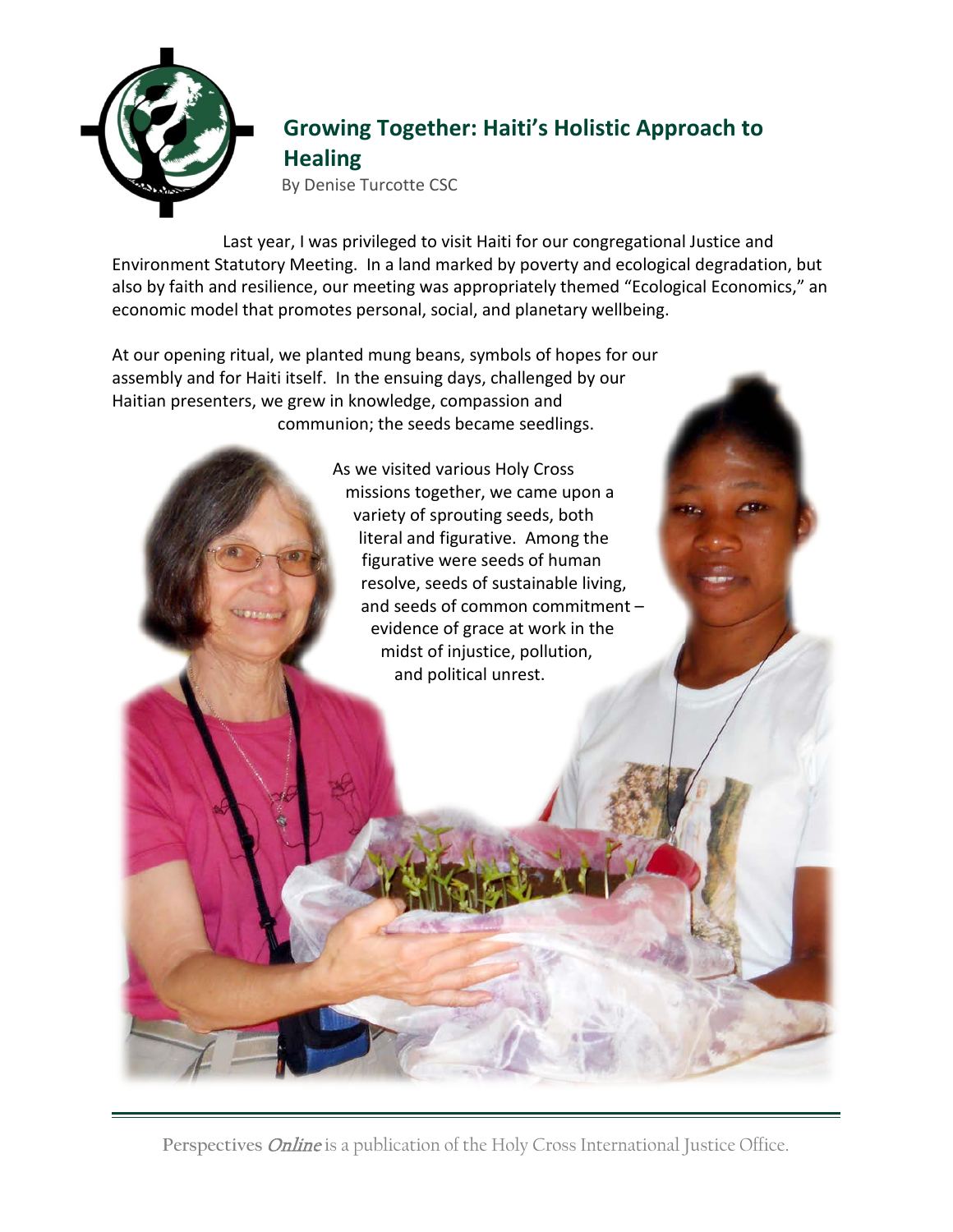

One of the most impressive sites visited was Marie Porte du Ciel (Mary, Gate of Heaven) Orphanage. Founded by Claire Daneau CSC in 1986, the orphanage is now home to 60 children from 2 months to 16 years of age. Here, enfolded in human compassion and care, the children also learn to live intimately with Earth.

Fresh vegetables, grown in the nearly two-acre orphanage gardens, form part of the children's daily meals. Orphanage cows provide milk, chickens eggs, and goats and rabbits meat. Coconut, grapefruit, orange, banana and mango trees on orphanage grounds offer fruits for

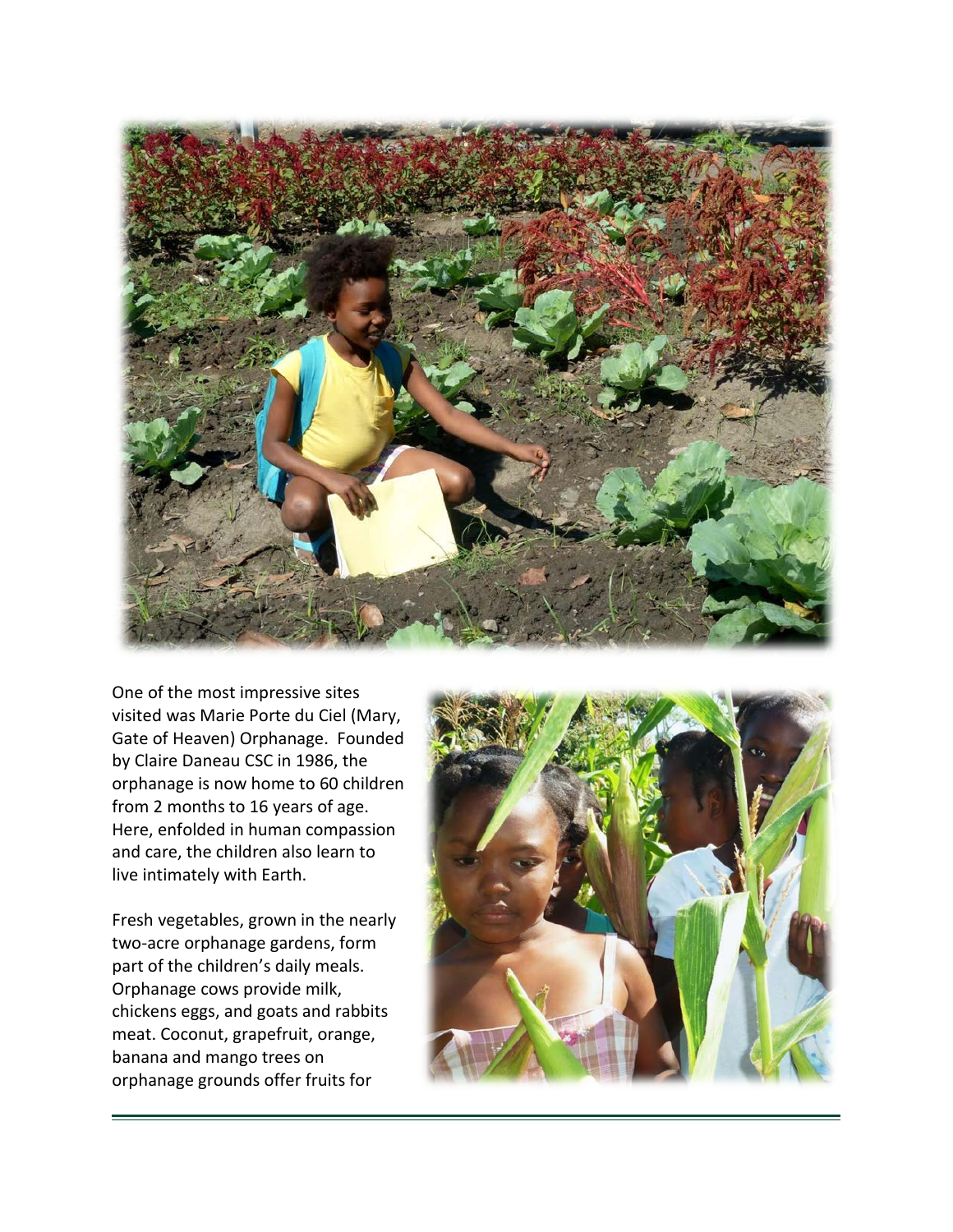nourishing desserts. Designed to increase the children's connection with the food that sustains them, such immediate contact with Earth also instills ecological knowledge, reverence and gratitude.

Another growing Holy Cross project is located in Limbé, a small village 4O minutes from Cap Haitian, on land first purchased by Zita Ruben Charles CSC. Under the direction of Maureen Fuelkell CSC, bananas were planted and this year other crops will be added. Future plans



## **PETITE MAINS**

In Cap Haitian, a new Holy Cross project Petites Mains teaches Haitian women to sew using industrial machines, preparing them to earn a living. A holistic program, Petite Mains offers participants opportunities for spiritual and personal growth as well.

include the creation of a small pond, a garden of native medicinal plants to encourage Haitians to continue to use traditional medicine, and a muchneeded multi-use gathering space for local grassroots leaders, students, and non-governmental organizations. With their diverse gifts and a shared sense of purpose, the people involved are creating a legacy of resilient community for future generations.

Haiti is a country that has lost most of its original forests and plant cover. Fruit production is almost nil and, cleared of trees, hillside gardens have lost their fertile soil to erosion. To

counter this, several years ago Réjeanne Charest CSC and local people initiated a tree-planting project to stabilize the soil, provide fruits and nuts for consumption and offer shade. The program, which is now coordinated *by Le Club Ceinturons Verts*, a group of students from the region, has helped stabilize not only the soil, but also the surrounding community.

In the rural areas of Hinche, we visited Brother Francklin Armand, founder of the Congregations of the Little Brothers and Little Sisters of the Incarnation. With his leadership and the